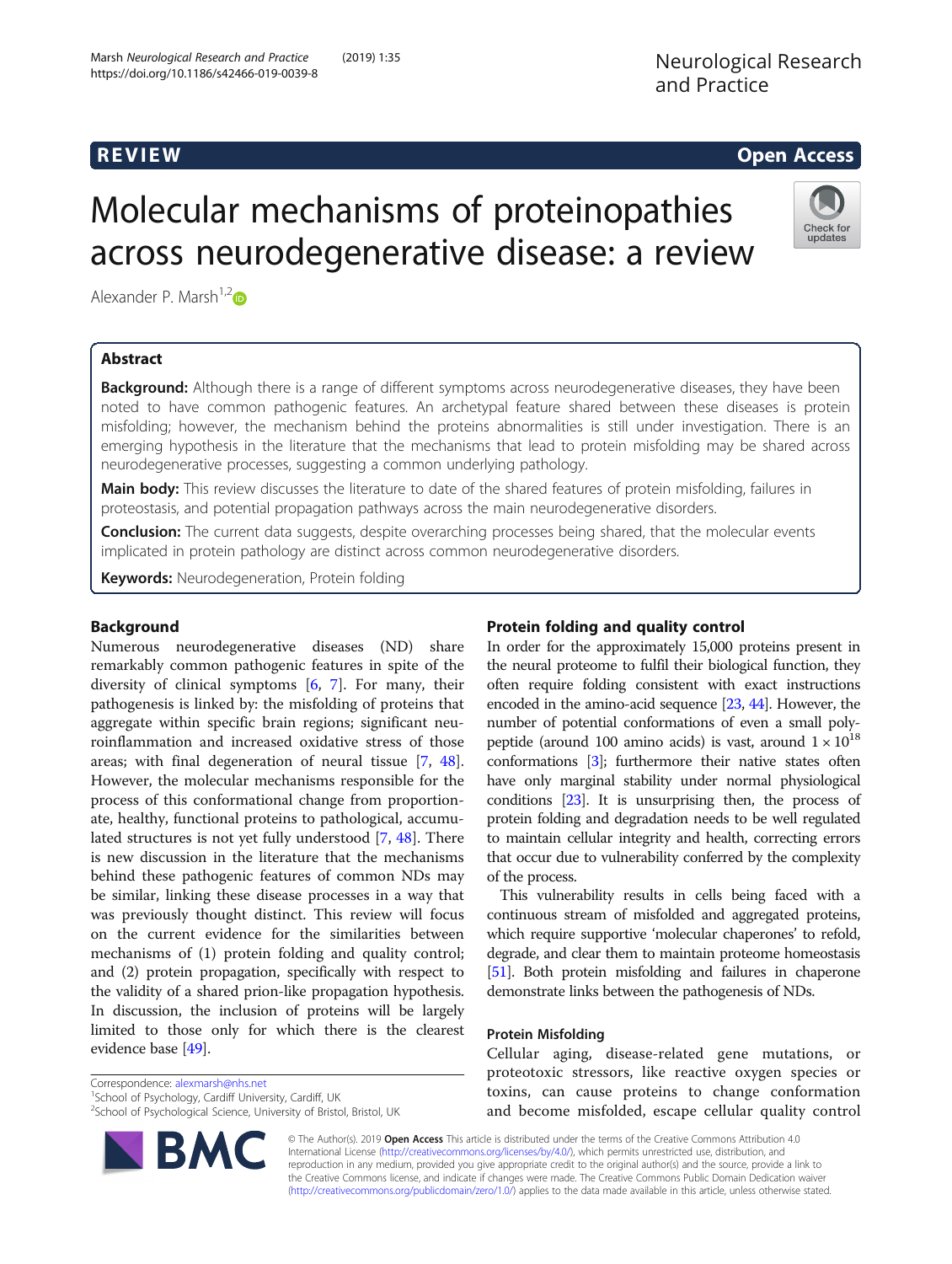and begin to aggregate as amorphous, oligomeric or fibrillar formations  $[8, 10, 51]$  $[8, 10, 51]$  $[8, 10, 51]$  $[8, 10, 51]$  $[8, 10, 51]$  $[8, 10, 51]$ . These aggregates have potential to overwhelm proteostasis, compromising cell function. Neurons are particularly vulnerable to damage by protein aggregation due to their polarisation and size, requiring unobstructed axonal transport to complete their function [[47\]](#page-6-0). In addition, due to their post-mitotic nature, they are unable to dilute the misfolded proteins, associated waste products and subsequent toxicity, through cell division [\[10](#page-5-0), [47\]](#page-6-0).

Spires-Jones et al. [[49](#page-6-0)] illustrates the pervasiveness of misfolded proteins across the primary NDs. Despite this apparent link across NDs, the common misfolded proteins (e.g. α-Synuclein, Aβ, Huntington etc.) are mostly distinct in terms of: biological function, location within the nervous system and native structural appearance [[49\]](#page-6-0). However, in their pathogenic conformation many of these proteins share a β-sheet-rich tertiary structure that facilitates the formation of amorphous, oligomeric or fibrillar formations [\[8](#page-5-0), [10,](#page-5-0) [51](#page-6-0), [53\]](#page-6-0). When in this βsheet-rich tertiary structure, there is some evidence these proteins interact with each other, causing conformational changes into non-native states [\[49](#page-6-0), [50](#page-6-0), [53](#page-6-0)]. With respect to this interaction, there is growing attention given to the overlap of misfolded proteins and their toxic effects on neurons across NDs.

Presence of α-synuclein in Lewy bodies throughout the cortex is a primary feature of Dementia with Lewy Bodies (DLB), however, α-synuclein has also been demonstrated in the dopaminergic neurons in a subset of Parkinson's disease (PD) patients and in the amygdala in c.60% of diagnosed Alzheimer's disease (AD) patients [[20](#page-5-0), [49,](#page-6-0) [52](#page-6-0)]. Transactive response DNA binding protein 43 (TDP-43) inclusions are hallmarks of certain Frontotemporal Dementias (FTLD) and Amyotrophic Lateral Sclerosis (ALS; [[41](#page-6-0)]) but have also now been demonstrated in  $DLB + AD$ , PD with or without dementia, and in around one third of mixed-dementia [\[37](#page-6-0)]. However, despite this cross-over, data has shown that proteins, such as α-synuclein, can lead to specific ND phenotypes (such as those of FLTD, PD and ALS) without involvement of other misfolded proteins [[49](#page-6-0)]. Given the presence of cross-over between proteins and studies demonstrating their interaction in non-native conformation [[19](#page-5-0), [49\]](#page-6-0), it is conceivable to speculate they share a linked function in the pathogenesis of NDs. However, our current understanding of multimorbidity within NDs is limited and the current literature describes considerable heterogeneity between cases, making it difficult to clarify their contributions and interactions [[49](#page-6-0)]. Additional large-scale quantitative analyses of post-mortem tissue from ND patients alongside clinical phenotypic data would aid clarification in the significance of these protein cross-overs, interactions and their linked contributions across NDs [\[12,](#page-5-0) [49](#page-6-0)].

The presence of misfolded proteins and their aggregation may be caused by heritable gene mutations in disease proteins, for example, in Huntington's disease (HD) and in early onset AD and PD, and many ND cases demonstrate stochastic genetic mutations [[23](#page-5-0)]. However, in the first study of its kind, a comparison of genome-wide gene expression data of 93 brain tissue samples from patients with AD, HD, Multiple Sclerosis, AML and PD demonstrated that, despite significantly high number of dysregulated genes in individual diseases, hardly any single specific genes demonstrated commonality between the NDs; those that did were primarily implicated in the innate immune system and neuroinflammation [[12](#page-5-0)]. Given this finding, it appears at the genomic level there is not a single shared mechanism across NDs. It is however, important to note there are significant methodological issues with such a large comparative study and the methods used to standardise for analysis may have yielded an underrepresentation of shared genetic features [[12](#page-5-0)]. Additionally, genome data in the absence of assessment of protein expression and post-translational modifications may be misleading and therefore proteomics should be explored in future work in order to rule out a potential shared pathogenic mechanism.

There has been further debate in the shared contribution of different protein aggregate species and their cytotoxic effects in NDs. Numerous studies have posited that oligomers pose greater toxic threat than fibrillary aggregates for amyloid proteins, including βamyloid and TDP-43 [\[19](#page-5-0), [53](#page-6-0)], though this appears to be inconsistent for aggregates of α-synuclein and huntington, in which fibrils have been demonstrated to be highly toxic [[43,](#page-6-0) [56\]](#page-6-0).

Overall, it appears that protein misfolding is a key player in the pathogenesis of many NDs, though the specific proteins implicated, their aggregates and the genetic basis of their pathology do not appear to be shared across all NDs. Further evidence is required to clarify the co-existence of proteins and their interactions in co-morbid NDs.

## Chaperones

Chaperones bind to incipient proteins when they leave the ribosome as random coils and support in their folding into 3D-structures. In addition, they quality check the proteins are correctly folded and either redirect non-native species to their native state or target them for (1) degradation through the ubiquitin proteasome system; (2) degradation via the autophagy pathway; or (3) sequester them into transient or stable deposits within cellular compartments when degradation fails (see Fig. [1;](#page-2-0) [[23,](#page-5-0) [51](#page-6-0)]). Functional and genomic analyses have demonstrated two distinct subsets of chaperones: Chaperones Linked to Protein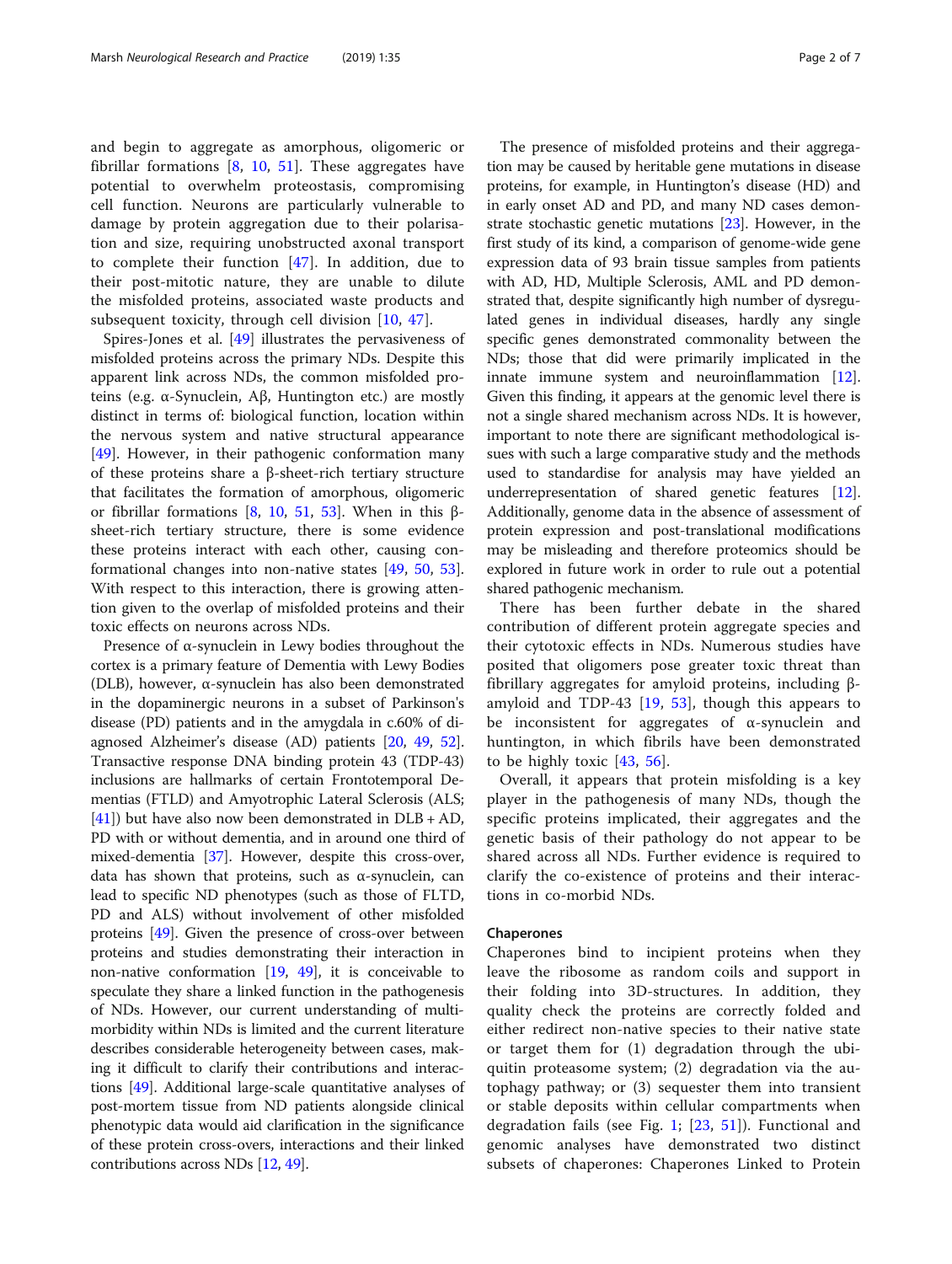<span id="page-2-0"></span>

Synthesis (CLIPS), which are supressed by stress, primarily involved in protein folding and are transcriptionally co-regulated with translational apparatus; and Heat Shock Proteins (HSPs) that are stress induced and are primarily involved in prevention of protein aggregation [\[1](#page-5-0)].

Several studies have directly implicated human mutations in Valosin-containing protein(VCP), Hsp70 and Hsp40 chaperone genes in FTLD, PD and ALS [[28](#page-5-0), [54](#page-6-0), [57\]](#page-6-0). Brehme et al. [[8\]](#page-5-0) found particular subsets of chaperones, primarily CLIPS, exhibit repressed transcription during ageing (the most significant and conserved risk factor across NDs), and that this repression is greater in brains of AD, HD and PD patients, further implicates a link between chaperone expression and the risk for and pathogenesis of multiple NDs. Brehme et al. [\[8](#page-5-0)] further discovered, in knockdown models of C. elegans, the genes for these chaperones were essential in the prevention of proteotoxicity during normal ageing and exacerbated phenotypes of induced AD and HD via increased protein aggregation. In further support, Eroglu et al. [[15\]](#page-5-0) demonstrated knockout of a wellconserved chaperone (Hsp110) in mice led to accumulation of hyperphosphorylated-tau and subsequent

neurodegeneration; furthermore, in mice overexpressing APP, Hsp110 knockout led to appearance of insoluble amyloid β42.

Wacker et al. demonstrated Hsp70 loss led to significantly increased size of inclusion bodies formed by mutant huntington (Htt) and had subsequent exacerbation of the physical and behavioural biomarkers of HD. Interestingly, deletion of the Hsp70 chaperones affected inclusion bodies but, paradoxically, did not impact the levels of fibrillary aggregates caused by Htt. The authors suggest Hsp70s likely target inclusion bodies that are not on path to form fibrils but nonetheless still pose deleterious effects on the cell and contribute to cell death. Other evidence from immunofluorescence studies supports this hypothesis, suggesting that Hsp70s serve a role in sequestering inclusion bodies, whilst a different chaperon, Hsp90, serves a crucial role in prevention of fibril aggregation [[22\]](#page-5-0). These findings speak to the importance in preservation of different chaperones and how their selective dysfunction leads to multiple pathologies in ND.

Multiple studies have demonstrated that chaperones promote removal of pathogenic misfolded proteins and their aggregate forms in many NDs [[10\]](#page-5-0). McLear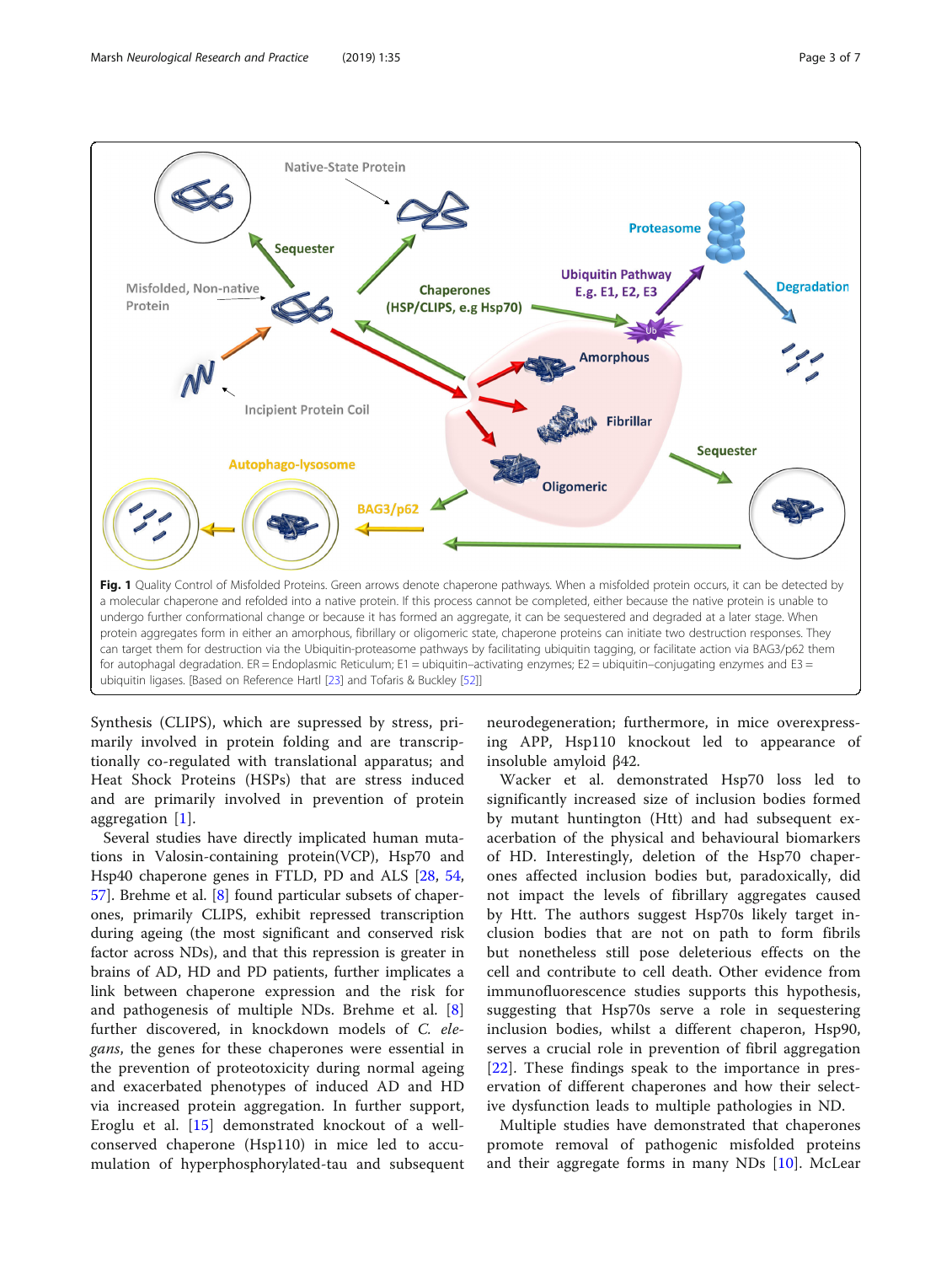et al. demonstrated that enhanced expression of Hsp70 in established drosophila models of HD dramatically improved survival and lifespan, though did not demonstrate complete resolution of the HD phenotype [[36](#page-5-0)]. This supports earlier discussion of the specific contribution to pathogenesis of Hsp70 mutations. Labbadia et al. [[32\]](#page-5-0) demonstrated similar findings in mammals, showing that overexpression of HSJ1a (a co-chaperone to Hsp70) significantly reduced Htt-aggregates and subsequently improved behavioural performance on a variety of activity and motor assessments in R6/2 mouse models of HD. McLean et al. used immunocytochemistry to demonstrate that Hsp70 co-localised with 66% of lewy bodies found in human cell culture of PD and AD patients; furthermore they demonstrated that over-expression of Hsp chaperones prevented α-synuclein aggregation in a human-cell model [\[35](#page-5-0)]. Evans et al. added to this work, demonstrating that recombinant Hsp70/40 and Hsp90 block Aβ self-assembly in in vitro human-cell culture. Consistent with evidence in other ND models [\[22](#page-5-0), [35](#page-5-0), [56\]](#page-6-0), they found that these chaperones supressed early stages of self-assembly, altered pre-formed oligomers but had little effect on fibrils. Evidence in familial-ALS transgenic mice models failed to show any benefit of upregulated Hsp70 [[33](#page-5-0)], however, overexpression of HSJ1a did demonstrate significant improvement in muscle force, increased motor unit number and enhanced motor neuron survival as well as reduced SOD1 aggregation [\[42\]](#page-6-0).

Overall, these data, alongside the studies of chaperone failures, demonstrate a convincing link between NDs through the contribution of chaperones to pathogenesis and as a shared potential treatment target. However, they also demonstrate 'not one size fit all' phenomena, as they implicate differing contributions of these molecular units to different ND types, such as the greater impact of HSJ1a in the motor NDs discussed compared to Hsp70 in AD.

## Protein Propogation

The focus of this section will be on the favoured, emerging hypothesis for protein propagation; which is the proposition of a non-cell-autonomous process, in which non-native protein species propagate in a prion-like manner from a 'donor cell' to an 'acceptor cell' and proliferate by recruiting native proteins and transforming them into proteotoxic conformers [[29,](#page-5-0) [51,](#page-6-0) [53,](#page-6-0) [55\]](#page-6-0). There is significant debate whether the proteins in NDs are true prions, as in Prusiner's original paper [[45\]](#page-6-0), and to what extent they share common features [\[53\]](#page-6-0). Despite the discussed differences in prevalence, initial structure, function and location of the proteins implicated in NDs, it could be considered they utilise common pathways for

their propagation in a prion-like way by misfolding native proteins. However, unlike true prions, ND proteins are not strictly speaking 'infectious', in that they are unable to exit the body, travel to another organism and resume replication under natural conditions [\[29](#page-5-0), [53\]](#page-6-0). In two large studies, no infective transmission between humans of AD and PD occurred in cadaver-derived human growth hormone (HGH) recipients [\[25](#page-5-0)] or blood transfusion recipients  $[4]$  $[4]$  and to date there are no reports of induced-ND following organ transplant, as would be expected in typical prion diseases, such as Creutzfeldt-Jakob disease [\[4](#page-5-0), [50](#page-6-0)]. However, one study did report that half of the eight cases examined demonstrated potential transmission of Aβ-plaques via pituitary-HGH transplant in patients demonstrating AD pathology post-mortem, with low risk factors of disease development [\[26\]](#page-5-0). Further epidemiological data of patients receiving biomaterial from ND-patients would help clarify these inconsistent findings and the true infectious nature of ND protein aggregates.

Notwithstanding, many studies demonstrate support of a prion-like model of spread within NDs [[19](#page-5-0), [29,](#page-5-0) [50](#page-6-0), [53,](#page-6-0) [55](#page-6-0)]. The earliest evidence from Goudsmit et al. [[18\]](#page-5-0) failed to support the model; non-human primates were inoculated intracerebrally with brain tissue from 52 patients with AD, following which they developed an encephalopathy consistent with CJD but failed to reproduce AD. However, it is important to note the incubation time prior to examination was brief in respect to AD progression. In a similar study, three non-human primates were intracerebrally inoculated and sacrificed 6–7 years after. Histology of their brain tissue was compared with colony aged-matched controls and revealed significant presence of Aβ-plaques consistent with AD pathology but no neurofibrillary tangles. Subsequent work with transgenic mice supported this finding. β-amyloid-containing brain extracts from two strains of aged transgenic AD mice models were transplanted into the hippocampus of young mice. Following transplantation, the young mice developed AD pathology consistent in terms of morphological, conformational, and Aβ40:Aβ42 ratio characteristics with the strain transplanted [\[24](#page-5-0)], which is consistent with other evidence of amyloid-β acting in a prion-like manner [\[13](#page-5-0), [14](#page-5-0), [50\]](#page-6-0).

Tau fibrils have demonstrated the ability to enter 'acceptor cells' and cause fibrillisation of native-tau in cell culture studies [\[50](#page-6-0), [58\]](#page-6-0). When brain extracts from humans that died from tauopathies are injected into the hippocampus of mice transgenic for wild-type human tau, argyrophilic tau inclusions form and recapitulate the ND phenotypes  $[11]$  $[11]$ . Kaufman et al. was able to use two transgenic tau strains to cause strain-specific pathology in distinct cell types and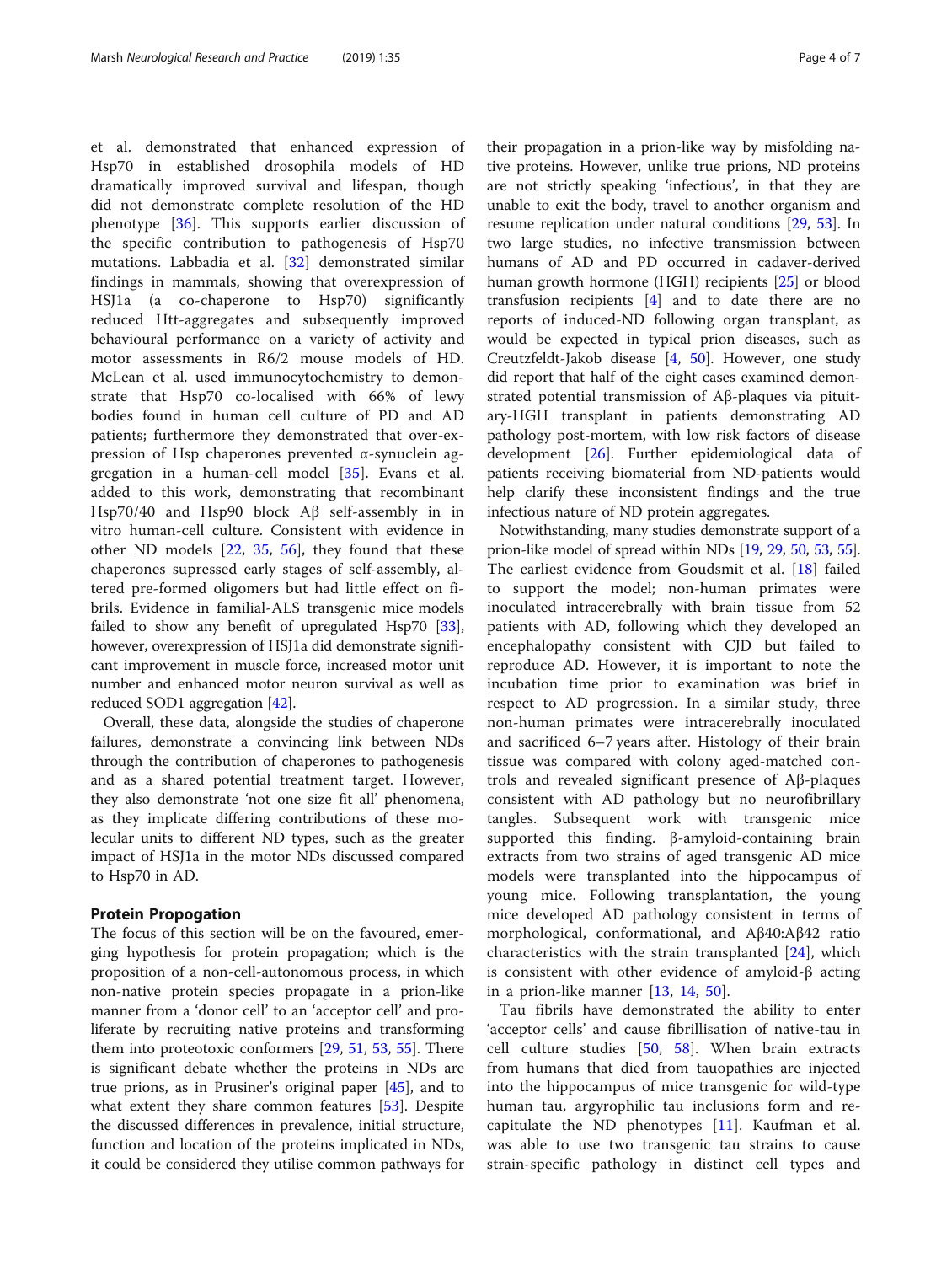brain regions as well as provoke strain-specific rates of network propagation [[30\]](#page-5-0).

Two case studies demonstrated that pathological changes, including Lewy body–like structures that stained for α-synuclein, can develop in human foetal neurons grafted into a host with PD disease [\[31](#page-5-0)], demonstrating prion-like transmission from host to graft. Later animal work supported this finding, demonstrating in vivo transfer and interaction of α-synuclein between host cells and grafted dopaminergic neurons in mice overexpressing human α-synuclein [[21\]](#page-5-0). Further evidence demonstrated injected α-synuclein fibrils recruit host-cell α-synuclein into pathological aggregates that spread transneuronally over 1–12 months after injection [\[46](#page-6-0)].

Drosophila models of HD have demonstrated interneuronal spreading of Htt aggregation in a prion-like manner [[2](#page-5-0)]. Cicchetti et al. [\[9](#page-5-0)] described the presence of Htt derived oligomers within grafted striatal tissue in three HD patients from c.10 years prior, whom later died secondary to the progression of HD. Further studies in both culture and in vivo animal work have demonstrated prion-like propagation of Htt [\[27](#page-5-0), [50\]](#page-6-0).

ALS and FLTD-related proteins, including SOD1 and TDP-43, have been shown both in stem-cell culture and animal studies to follow self-perpetuating seeded aggregation, consistent with prion-like trans-mission [[34,](#page-5-0) [50](#page-6-0), [59\]](#page-6-0).

These data outline evidence of prion-like propagation in several major NDs, however, it is still not clear quite how prion's escape the macropinosome and transmit between cells [[50\]](#page-6-0). Converging evidence does support hypotheses of utilisation of lysosome and tunnelling nanotubules [[53\]](#page-6-0), though the mechanisms by which tunnelling nanotubules are formed and how protein aggregates recruit them is still unclear [\[53](#page-6-0)]. In addition, mechanisms including membrane disruption, release via exosomes, secretion of soluble material, and cell death have also been proposed though the evidence is inconsistent and requires further study [\[50](#page-6-0), [59\]](#page-6-0).

If the prion hypothesis were to hold true, therapeutic attempts to enhance extracellular clearance of misfolded proteins, inhibition cellular uptake and intracellular aggregate seeding, and disrupt aggregate release into extracellular space would be effective approaches [[50\]](#page-6-0). However, to date such attempts have been inconsistent. Immunotherapeutic approaches promoting extracellular clearance of misfolded proteins in AD and synucleinopathies have had some moderate success in animal models [[5,](#page-5-0) [60](#page-6-0)] and there are now several clinical trials in AD and PD [[50\]](#page-6-0). However, success has been inconsistent with multiple phase III clinical trials failing [[17,](#page-5-0) [60,](#page-6-0) [61\]](#page-6-0). One potential reason for this translational

failure, however, is that the animal model studies had a priori knowledge of disease presence and consequently were able to intervene earlier in disease progression than possible in the clinical trials, were there was a minimum of presence of modest cognitive impairment. Later phase III trials, have done well in improving on this and are now recruiting at-risk and asymptomatic patients, more consistent with the animal study protocols

[[38](#page-6-0)–[40\]](#page-6-0). Treatments targeting protein aggregation also have demonstrated poor clinical efficacy in clinical trials [[16](#page-5-0)], though again these targeted mild-to-moderate disease states and may be administered too late to have therapeutic impact.

Overall, despite significant and promising evidence across NDs for protein propagation in a prion-like manner, until we can better characterise the intracellular protein transmission mechanisms and demonstrate that specific interventions are able to block this prionlike behaviour, a prion model of ND propagation cannot be confirmed.

### Concluding remarks

It is clear that NDs are not entirely distinct diseases and they share many common themes, including protein misfolding, failures in proteostasis, and potentially propagation pathways (though this is yet to be confirmed). However, despite these overarching, similar features, the molecular components implicated, such as the specific proteins and molecular chaperones involved, and the risk factors that are associated with those components, do not appear to be shared across all NDs and speak to the pathological specificity of the molecular mechanisms behind different NDs.

#### Abbreviations

AD: Alzheimer's disease; ALS: Amyotrophic Lateral Sclerosis; CLIPS: Chaperones linked to protein synthesis; DLB: Dementia with lewy bodies; FTLD: Frontotemporal Dementias; HD: Huntington's disease; HSP: Heat specific protein; Htt: Mutant Huntington protein; ND: Neurodegenerative disease; PD: Parkinson's disease; TDP-43: Transactive response DNA binding protein 43

#### Acknowledgements

The author would like to thank Dr. Darren Quelch for his advice and support in developing this review.

#### Author's contributions

AM completed the review independently. The author read and approved the final manuscript.

### Funding

No funding is associated with this review.

#### Availability of data and materials

Data sharing not applicable to this article as no datasets were generated or analysed during the current study.

## Ethics approval and consent to participate

Not applicable.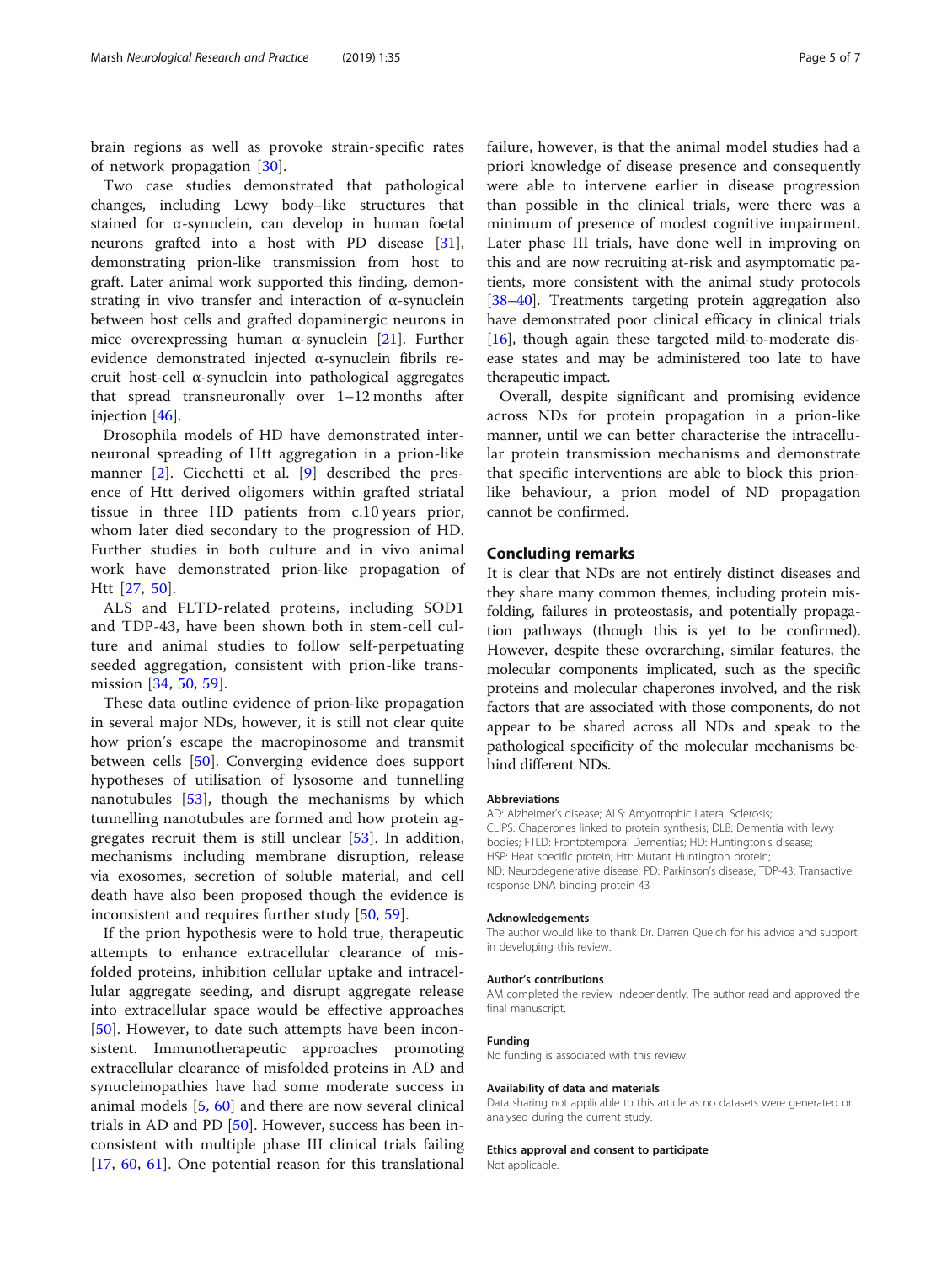#### <span id="page-5-0"></span>Consent for publication

Not applicable.

#### Competing interests

The author declares that he has no competing interests.

#### Received: 20 June 2019 Accepted: 16 August 2019 Published online: 16 September 2019

#### References

- 1. Albanèse, V., Yam, A. Y.-W., Baughman, J., Parnot, C., & Frydman, J. (2006). Systems analyses reveal two chaperone networks with distinct functions in eukaryotic cells. Cell, 124(1), 75–88. [https://doi.org/10.1016/j.](https://doi.org/10.1016/j.cell.2005.11.039) [cell.2005.11.039.](https://doi.org/10.1016/j.cell.2005.11.039)
- 2. Babcock, D. T., & Ganetzky, B. (2015). Transcellular spreading of huntingtin aggregates in the drosophila brain. Proceedings of the National Academy of Sciences, 112(39), E5427–E5433. [https://doi.org/10.1073/pnas.1516217112.](https://doi.org/10.1073/pnas.1516217112)
- Balchin, D., Hayer-Hartl, M., & Hartl, F. U. (2016). In vivo aspects of protein folding and quality control. Science (New York, N.Y.), 353(6294), aac4354. <https://doi.org/10.1126/science.aac4354>.
- 4. Beekes, M., Thomzig, A., Schulz-Schaeffer, W. J., & Burger, R. (2014). Is there a risk of prion-like disease transmission by Alzheimer- or Parkinson-associated protein particles? Acta Neuropathologica, 128(4), 463–476. [https://doi.org/1](https://doi.org/10.1007/s00401-014-1324-9) [0.1007/s00401-014-1324-9.](https://doi.org/10.1007/s00401-014-1324-9)
- 5. Bergström, A.-L., Kallunki, P., & Fog, K. (2016). Development of passive immunotherapies for Synucleinopathies. Movement Disorders: Official Journal of the Movement Disorder Society, 31(2), 203–213. <https://doi.org/10.1002/mds.26481>.
- 6. Bertram, L., & Tanzi, R. E. (2005). The genetic epidemiology of neurodegenerative disease. The Journal of Clinical Investigation, 115(6), 1449–1457. <https://doi.org/10.1172/JCI24761>.
- 7. Bourdenx, M., Koulakiotis, N. S., Sanoudou, D., Bezard, E., Dehay, B., & Tsarbopoulos, A. (2017). Protein aggregation and neurodegeneration in prototypical neurodegenerative diseases: Examples of amyloidopathies, tauopathies and synucleinopathies. Progress in Neurobiology, 155, 171–193. [https://doi.org/10.1016/j.pneurobio.2015.07.003.](https://doi.org/10.1016/j.pneurobio.2015.07.003)
- Brehme, M., Voisine, C., Rolland, T., Wachi, S., Soper, J. H., Zhu, Y., et al. (2014). A Chaperome sub-network safeguards Proteostasis in aging and neurodegenerative disease. Cell Reports, 9(3), 1135–1150. [https://doi.org/10.1](https://doi.org/10.1016/j.celrep.2014.09.042) [016/j.celrep.2014.09.042.](https://doi.org/10.1016/j.celrep.2014.09.042)
- 9. Cicchetti, F., Lacroix, S., Cisbani, G., Vallières, N., Saint-Pierre, M., St-Amour, I., … & Barker, R. A. (2014). Mutant huntingtin is present in neuronal grafts in Huntington disease patients. Annals of neurology, 76(1), 31–42.
- 10. Ciechanover, A., & Kwon, Y. T. (2017). Protein quality control by molecular chaperones in neurodegeneration. Frontiers in Neuroscience, 11. [https://doi.](https://doi.org/10.3389/fnins.2017.00185) [org/10.3389/fnins.2017.00185.](https://doi.org/10.3389/fnins.2017.00185)
- 11. Clavaguera, F., Akatsu, H., Fraser, G., Crowther, R. A., Frank, S., Hench, J., et al. (2013). Brain homogenates from human tauopathies induce tau inclusions in mouse brain. Proceedings of the National Academy of Sciences of the United States of America, 110(23), 9535–9540. [https://doi.org/10.1073/pnas.13](https://doi.org/10.1073/pnas.1301175110) [01175110](https://doi.org/10.1073/pnas.1301175110).
- 12. Durrenberger, P. F., Fernando, F. S., Kashefi, S. N., Bonnert, T. P., Seilhean, D., Nait-Oumesmar, B., et al. (2015). Common mechanisms in neurodegeneration and neuroinflammation: A BrainNet Europe gene expression microarray study. Journal of Neural Transmission, 122(7), 1055–1068. [https://doi.org/10.1007/s00702-014-1293-0.](https://doi.org/10.1007/s00702-014-1293-0)
- 13. Eisele, Y. S., Bolmont, T., Heikenwalder, M., Langer, F., Jacobson, L. H., Yan, Z.- X., et al. (2009). Induction of cerebral beta-amyloidosis: Intracerebral versus systemic Abeta inoculation. Proceedings of the National Academy of Sciences of the United States of America, 106(31), 12926–12931. [https://doi.org/10.1](https://doi.org/10.1073/pnas.0903200106) [073/pnas.0903200106](https://doi.org/10.1073/pnas.0903200106).
- 14. Eisele, Y. S., Obermüller, U., Heilbronner, G., Baumann, F., Kaeser, S. A., Wolburg, H., et al. (2010). Peripherally applied Abeta-containing inoculates induce cerebral beta-amyloidosis. Science (New York, N.Y.), 330(6006), 980– 982. <https://doi.org/10.1126/science.1194516>.
- 15. Eroglu, B., Moskophidis, D., & Mivechi, N. F. (2010). Loss of Hsp110 leads to age-dependent tau hyperphosphorylation and early accumulation of insoluble amyloid β. Molecular and cellular biology, 30(19), 4626–4643.
- 16. Gauthier, S., Feldman, H. H., Schneider, L. S., Wilcock, G. K., Frisoni, G. B., Hardlund, J. H., … Wischik, C. M. (2016). Efficacy and safety of tauaggregation inhibitor therapy in patients with mild or moderate Alzheimer's disease: A randomised, controlled, double-blind, parallel-arm,

phase 3 trial. The Lancet, 388(10062), 2873–2884. [https://doi.org/10.1](https://doi.org/10.1016/S0140-6736(16)31275-2) [016/S0140-6736\(16\)31275-2](https://doi.org/10.1016/S0140-6736(16)31275-2).

- 17. Gerald, Z., & Ockert, W. (2013). Alzheimer's disease market: Hope deferred. Nature Reviews. Drug Discovery, 12(1), 19–20. [https://doi.org/10.1038/nrd3922.](https://doi.org/10.1038/nrd3922)
- 18. Goudsmit, J., Morrow, C. H., Asher, D. M., Yanagihara, R. T., Masters, C. L., Gibbs, C. J., & Gajdusek, D. C. (1980). Evidence for and against the transmissibility of Alzheimer disease. Neurology, 30(9), 945–950.
- 19. Guo, J. L., & Lee, V. M. Y. (2014). Cell-to-cell transmission of pathogenic proteins in neurodegenerative diseases. Nature Medicine, 20(2), 130–138. <https://doi.org/10.1038/nm.3457>.
- 20. Hamilton, R. L. (2006). Lewy bodies in Alzheimer's disease: A neuropathological review of 145 cases using α-Synuclein immunohistochemistry. Brain Pathology, 10(3), 378–384. [https://doi.org/1](https://doi.org/10.1111/j.1750-3639.2000.tb00269.x) [0.1111/j.1750-3639.2000.tb00269.x.](https://doi.org/10.1111/j.1750-3639.2000.tb00269.x)
- 21. Hansen, C., Angot, E., Bergström, A.-L., Steiner, J. A., Pieri, L., Paul, G., et al. (2011). α-Synuclein propagates from mouse brain to grafted dopaminergic neurons and seeds aggregation in cultured human cells. The Journal of Clinical Investigation, 121(2), 715–725. [https://doi.org/10.1172/JCI43366.](https://doi.org/10.1172/JCI43366)
- 22. Harding, R. J., & Tong, Y. (2018). Proteostasis in Huntington's disease: Disease mechanisms and therapeutic opportunities. Acta Pharmacologica Sinica. <https://doi.org/10.1038/aps.2018.11>.
- 23. Hartl, F. U. (2017). Protein Misfolding diseases. Annual Review of Biochemistry, 86(1), 21–26. [https://doi.org/10.1146/annurev-biochem-061516-044518.](https://doi.org/10.1146/annurev-biochem-061516-044518)
- 24. Heilbronner, G., Eisele, Y. S., Langer, F., Kaeser, S. A., Novotny, R., Nagarathinam, A., et al. (2013). Seeded strain-like transmission of β-amyloid morphotypes in APP transgenic mice. EMBO Reports, 14(11), 1017–1022. <https://doi.org/10.1038/embor.2013.137>.
- 25. Irwin, D. J., Abrams, J. Y., Schonberger, L. B., Leschek, E. W., Mills, J. L., Lee, V. M.-Y., & Trojanowski, J. Q. (2013). Evaluation of potential infectivity of Alzheimer and Parkinson disease proteins in recipients of cadaver-derived human growth hormone. JAMA Neurology, 70(4), 462–468. [https://doi.org/1](https://doi.org/10.1001/jamaneurol.2013.1933) [0.1001/jamaneurol.2013.1933](https://doi.org/10.1001/jamaneurol.2013.1933).
- 26. Jaunmuktane, Z., Mead, S., Ellis, M., Wadsworth, J. D. F., Nicoll, A. J., Kenny, J., et al. (2015). Evidence for human transmission of amyloid-β pathology and cerebral amyloid angiopathy. Nature, 525(7568), 247–250. [https://doi.org/1](https://doi.org/10.1038/nature15369) [0.1038/nature15369.](https://doi.org/10.1038/nature15369)
- 27. Jeon, I., Cicchetti, F., Cisbani, G., Lee, S., Li, E., Bae, J., et al. (2016). Human-tomouse prion-like propagation of mutant huntingtin protein. Acta Neuropathologica, 132(4), 577–592. <https://doi.org/10.1007/s00401-016-1582-9>.
- 28. Johnson, J. O., Mandrioli, J., Benatar, M., Abramzon, Y., Van Deerlin, V. M., Trojanowski, J. Q., et al. (2010). Exome sequencing reveals VCP mutations as a cause of familial ALS. Neuron, 68(5), 857–864. [https://doi.org/10.1016/j.](https://doi.org/10.1016/j.neuron.2010.11.036) [neuron.2010.11.036.](https://doi.org/10.1016/j.neuron.2010.11.036)
- 29. Jucker, M., & Walker, L. C. (2013). Self-propagation of pathogenic protein aggregates in neurodegenerative diseases. Nature, 501, 45–51. <https://doi.org/10.1038/nature12481>.
- 30. Kaufman, S. K., Sanders, D. W., Thomas, T. L., Ruchinskas, A. J., Vaquer-Alicea, J., Sharma, A. M., et al. (2016). Tau prion strains dictate patterns of cell pathology, progression rate, and regional vulnerability in vivo. Neuron, 92(4), 796–812. <https://doi.org/10.1016/j.neuron.2016.09.055>.
- 31. Kordower, J. H., Chu, Y., Hauser, R. A., Freeman, T. B., & Olanow, C. W. (2008). Lewy body–like pathology in long-term embryonic nigral transplants in Parkinson's disease. Nature Medicine, 14(5), 504–506. [https://doi.org/10.1038/nm1747.](https://doi.org/10.1038/nm1747)
- 32. Labbadia, J., Novoselov, S. S., Bett, J. S., Weiss, A., Paganetti, P., Bates, G. P., & Cheetham, M. E. (2012). Suppression of protein aggregation by chaperone modification of high molecular weight complexes. Brain, 135(4), 1180–1196. [https://doi.org/10.1093/brain/aws022.](https://doi.org/10.1093/brain/aws022)
- 33. Liu, J., Shinobu, L. A., Ward, C. M., Young, D., & Cleveland, D. W. (2005). Elevation of the Hsp70 chaperone does not effect toxicity in mouse models of familial amyotrophic lateral sclerosis. Journal of Neurochemistry, 93(4), 875–882. [https://doi.org/10.1111/j.1471-4159.2005.03054.x.](https://doi.org/10.1111/j.1471-4159.2005.03054.x)
- 34. Maniecka, Z., & Polymenidou, M. (2015). From nucleation to widespread propagation: A prion-like concept for ALS. Virus Research, 207, 94–105. <https://doi.org/10.1016/j.virusres.2014.12.032>.
- 35. McLean, P. J., Hibiki, K., Saadat, S., Jeffrey, H., Nutan, S., Kenji, U., et al. (2002). TorsinA and heat shock proteins act as molecular chaperones: Suppression of α-synuclein aggregation. Journal of Neurochemistry, 83(4), 846–854. <https://doi.org/10.1046/j.1471-4159.2002.01190.x>.
- 36. McLear, J. A., Lebrecht, D., Messer, A., & Wolfgang, W. J. (2008). Combinational approach of intrabody with enhanced Hsp70 expression